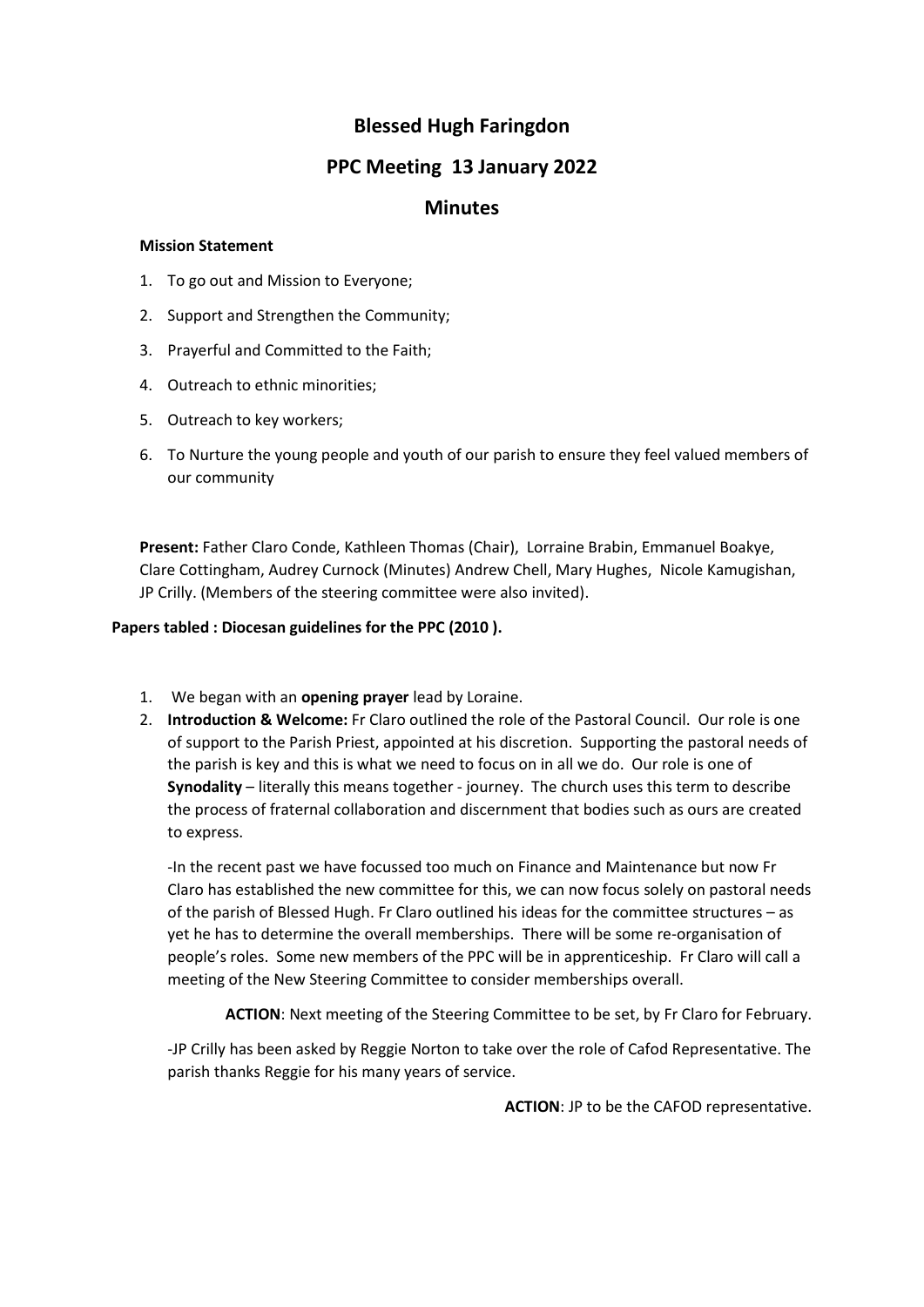3. **Mission of the Parish:** Fr Claro outlined his priority is develop our Parish mission statements. We looked again at these, reflected on them and there was some discussion. We agreed they were still current.

#### 4. **Sacraments and Ministries within the Parish.**

#### **a. Confirmation**

Fr Claro would like all candidates to have training for all the various roles that are available, such as altar servers, readers, etc. There are about 14 candidates. Helena Boakye and Nicole Kamugishan are taking on the role of leading the Confirmation Group, and we warmly thank them for this important work. As always, parents will play an important role in teaching these young people about the Faith. A few of the candidates are working and are unable to attend the 9am Sunday instruction sessions, so they will have YouTube videos and online instruction from Fr Claro.

#### **b. Music Ministry and the Youth**

Lyn Williamson & Clare Cottingham are actively preparing for young people to be involved within the music ministry. For example, learning the keyboard. This would require some commitment from the young people, but with our support and practical help, this can begin; this is how we will build our church for tomorrow. Bidding Prayers for young people – CAFOD have some good resources that we might use.

- **c. Ministry for the sick and housebound** we are pleased that Zoom masses continue (in real time with some participation) where the housebound and sick or those shielding can still worship with us and be part of Parish life. This has been so important at times during this pandemic.
- **d. Ministry for Bereavement** Wednesday morning group –this now regularly meets at 10am in the church hall, it is hoped there will be a day of Retreat at Boar's Hill with the Carmelites. The provisional date of 23 February is yet to be confirmed.

#### **e. Supporting the Youth of our Parish**

The Oratory in Oxford host a monthly meeting for the 18-35 age group. It is hoped we might take a group of young people to this, the next meeting is Friday 21<sup>st</sup> January at 7.30pm in the Parish Centre. The question for discussion is "How do I hear the voice of God?" There is also a Young Oratory group (11-16's) that meet Tuesdays at 5pm.

**f. Ethnic Minorities Support** – Fr Claro encourages this within our Parish. At Christmas we had an African component to our Christmas Eve service which was very wellreceived and we thank those who enabled this. Continuing in this theme, Fr suggests we can have ethnic components to our liturgy (African, Filipino etc or Gaelic liturgy), and possibly hold an Irish evening on March  $17<sup>th</sup>$ . Helena and Nicole will alternate attending the PPC to represent some of the ethnic minorities within the parish.

### **e. First Communion Programme**

Clare Cottingham is leading this team, and she outlined that only one family has signed up so far although several others have said they are planning to do this. Possibly they have not seen the newsletter. Consent forms for attending Children's liturgy are also required.